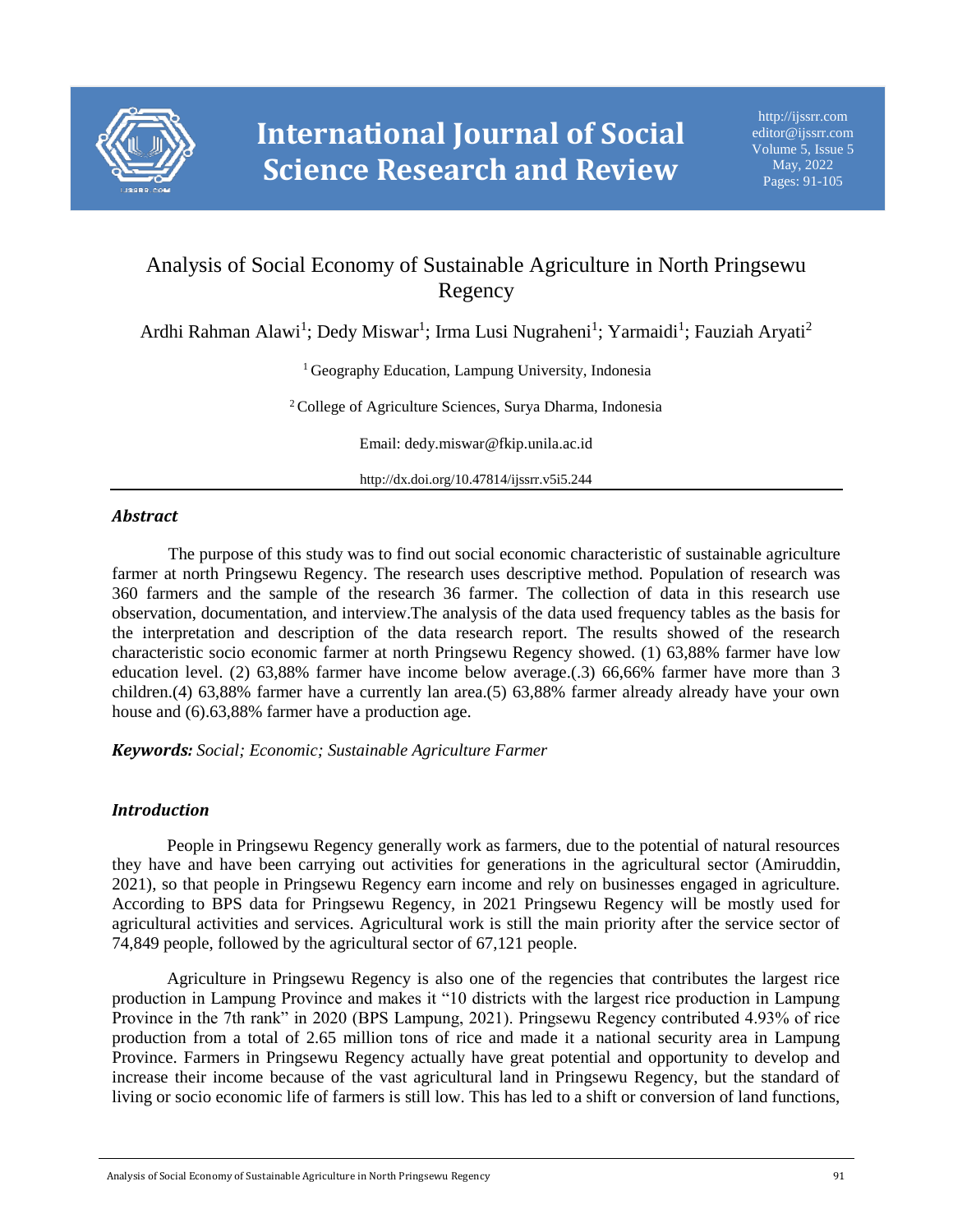

due to the low level of income in efforts to meet the needs of farmers' life in meeting their daily needs, both primary, secondary and education needs (Alam, et al., 2009).

Pringsewu Regency experiences the same problem, even though it has potential agricultural land, often there is a conversion of agricultural land due to efforts to continue to meet the needs of life and look for opportunities to improve the standard of living of farmers (Miswar, et al., 2020). Following up on law no. 41 of 2009 concerning sustainable agricultural. Through Pringsewu Regency regulation No. 06 of 2015 article 8 paragraph 3 has determined the distribution of sustainable agricultural as well as to attract farmers' interest again through the sustainable agricultural Program which will make agricultural land eternal in the long term or cannot be converted to other designations. Later the sustainable agricultural program will be carried out in a sustainable manner in order to improve the standard of living of farmers (Wezel, et al., 2014). The sustainable agriculture program does not completely cover all agricultural lands in Pringsewu Regency, but only potential agricultural lands that meet the criteria according to the sustainable agricultural Program which is stipulated based on the Pringsewu Regency regional regulation No. 06 of 2015 article 8 paragraph 3. Distribution of sustainable agricultural according to Pringsewu District regulation no. 06 of 2015 article 8 paragraph 3 can be seen in table 1.

|       | Table 1. Area of Sustainable Agriculture Pringsewu Regency 2015 |                                           |  |  |
|-------|-----------------------------------------------------------------|-------------------------------------------|--|--|
| No.   | District                                                        | Sustainable Agriculture Farming Area (ha) |  |  |
|       | Pardasuka                                                       | 1.494                                     |  |  |
| 2.    | Ambarawa                                                        | 1.626                                     |  |  |
| 3.    | Pagelaran                                                       | 950                                       |  |  |
| 4.    | Pringsewu                                                       | 808                                       |  |  |
| 5.    | Gading Rejo                                                     | 2.067                                     |  |  |
| 6.    | Sukoharjo                                                       | 556                                       |  |  |
| 7.    | <b>Banyumas</b>                                                 | 393                                       |  |  |
| 8.    | Adiluwih                                                        | 201                                       |  |  |
| 9.    | Pagelaran Utara                                                 | 50                                        |  |  |
| Total |                                                                 | 8.145                                     |  |  |

Table 1. Area of Sustainable Agriculture Pringsewu Regency 2015

Source: Pringsewu District Regulation No. 06 of 2015 Article 8 Paragraph 3.

Table 1 shows that regulation no. 06 of 2015 article 8 paragraph 3 Pringsewu Regency has a total area of 8,145 ha of sustainable agriculture land spread over 9 districts. The district which has the largest sustainable agriculture land area is Gadingrejo District (2,067 ha), while the district with the smallest sustainable agriculture land area is North Pagelaran (50 ha). The sustainable agriculture program in Pringsewu Regency saw the expansion of the land set by Pringsewu Regency with the agriculture service. The distribution of land area can be seen in table 2.

| No. | District                                     | Tuble 2. Their of Bustaniable Tigheunaic Fringscwa Regency in 2020<br>Sustainable Agriculture Farming Area (ha) |  |  |
|-----|----------------------------------------------|-----------------------------------------------------------------------------------------------------------------|--|--|
|     | Pardasuka                                    | 1697.65                                                                                                         |  |  |
| 2.  | Ambarawa                                     | 1752.38                                                                                                         |  |  |
| 3.  | Pagelaran                                    | 785.88                                                                                                          |  |  |
| 4.  | Pringsewu                                    | 968.01                                                                                                          |  |  |
| 5.  | Gading Rejo                                  | 1882.76                                                                                                         |  |  |
| 6.  | Sukoharjo                                    | 651.16                                                                                                          |  |  |
| 7.  | <b>Banyumas</b>                              | 298.1                                                                                                           |  |  |
| 8.  | Adiluwih                                     | 162.34                                                                                                          |  |  |
| 9.  | Pagelaran Utara                              | 96.77                                                                                                           |  |  |
|     | Total                                        | 8.295                                                                                                           |  |  |
|     | Source: Pringsewu Agriculture Service, 2020. |                                                                                                                 |  |  |

Table 2. Area of Sustainable Agriculture Pringsewu Regency in 2020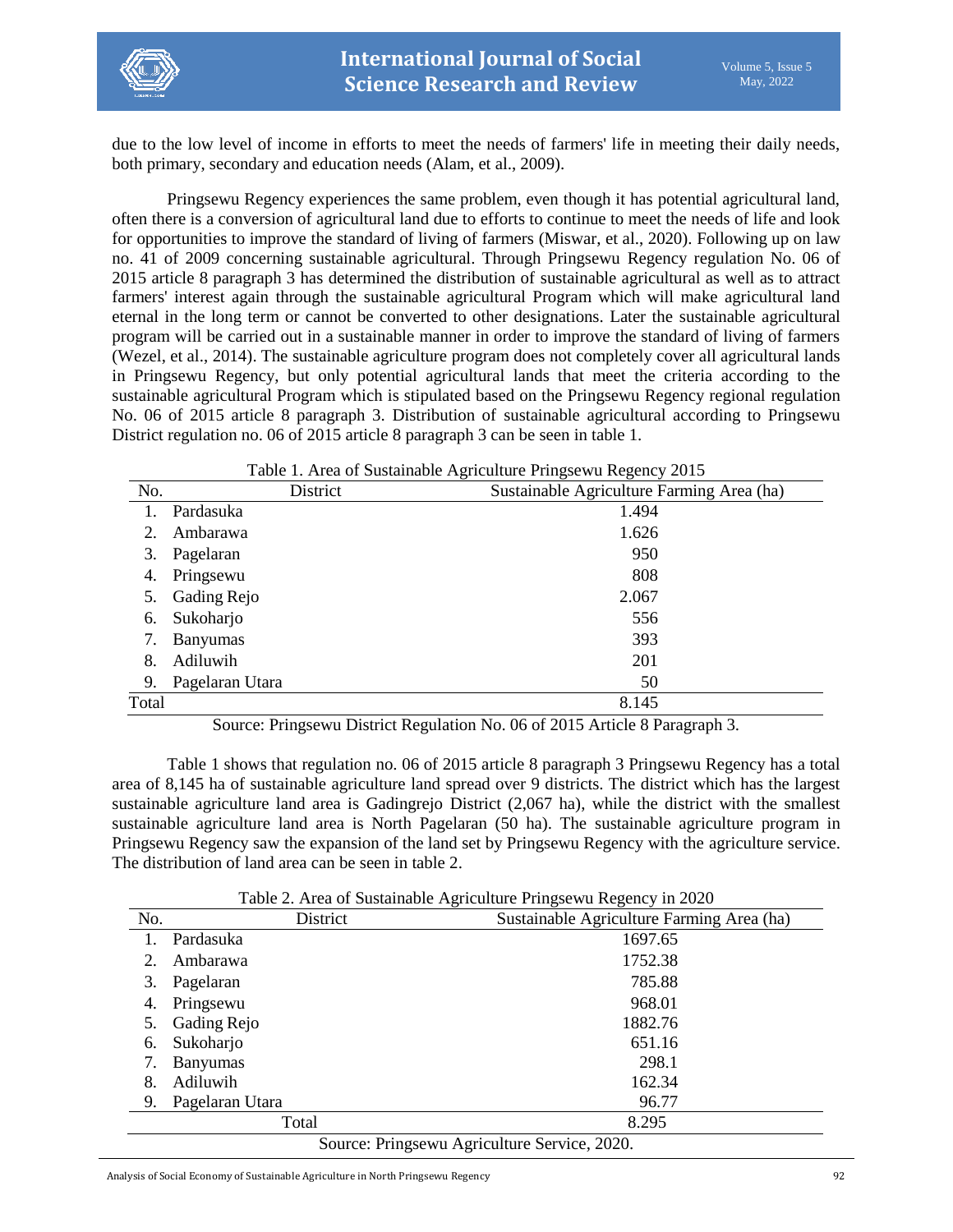

Table 2 shows that within 5 years of the sustainable agriculture program in Pringsewu Regency, the conversion of paddy fields has occurred as a form of increasing the need for land for the development of Pringsewu Regency progress. However, the overall area of agricultural land has increased, which initially in 2015 had a land area of 8,145 ha for sustainable agriculture, in 2020 the land area would be 8,295 ha. Pringsewu Regency is one of the fields undergoing sustainable agriculture expansion in Lampung Province and is currently in pre research and is an area that is still actively developing the sustainable agriculture program.

The focus of the study research in North Pringsewu Regency includes the Districts of Adiluwih, Banyumas, North Pagelaran, and Sukoharjo. Researchers took the northern part of the sustainable agriculture land area which focused on farmers. The purpose of dividing the area is because Pringsewu Regency is so wide, it is also to facilitate research and assess the socio economic conditions of sustainable agriculture farmers specifically and more specifically so as to get maximum results.

# *Research Method*

The research method used in this research is a descriptive type survey method which aims to describe the situation or phenomenon under study. According to Widi (2010) descriptive research is a research method that describes all data or the state of the subject/object of research then analyzed and compared based on the current reality and then tries to provide a solution to the problem. Based on the opinion above, the purpose of using the descriptive type survey method in this study is to describe the situation or find out things related to a situation, in order to describe the socio-economic characteristics of sustainable agriculture farmers known through farmer groups in North Pringsewu Regency in 2021.

### **a. Research sites**

The location of this research is in Pringsewu Regency which focuses on the northern part including Adiluwih, Banyumas, North Pagelaran, and Sukoharjo Districts. The research was conducted regarding the sustainable agriculture program in Pringsewu Regency, because Pringsewu Regency is one of the sustainable agriculture areas that has experienced the expansion of sustainable agriculture in Lampung Province and is still actively developing sustainable agriculture programs. Regional regulation no. 06 of 2015 article 8 paragraph 3 has a land area of 8,145 hectares of sustainable agriculture, and in the course of the sustainable agriculture program in Pringsewu Regency according to data from the Pringsewu agriculture service in 2020, the area of sustainable agriculture in Pringsewu Regency is 8,295 Ha. The district's sustainable agriculture land area increased 1.84% from 2015 or increased the area of sustainable agriculture land in a 5-year period of 150 hectares.

This data will not discuss the expansion that occurred but will discuss whether there is an influence of land area on the socio economic sustainable agriculture of farmers in 2020 which focuses this research on the northern area of Pringsewu Regency including Adiluwih, Banyumas, North Pagelaran and Sukoharjo Districts. This was done because of the vast area of Pringsewu Regency and also to make it easier to conduct research.

### **b. Population and Sample**

### 1. Population

According to Friedrichs, et al (2012) suggests that the population is a collection of individuals with predetermined qualities and characteristics. Based on this opinion, in this study the population in this study were all sustainable agriculture farmer groups in the northern part of Pringsewu Regency in 2020 including Adiluwih, Banyumas, North Pagelaran, and Sukoharjo Districts. The population selection using farmer groups is because the number of sustainable agriculture farmers is not known or determined and only the area of land is known based on the village in each district which is known through farmer groups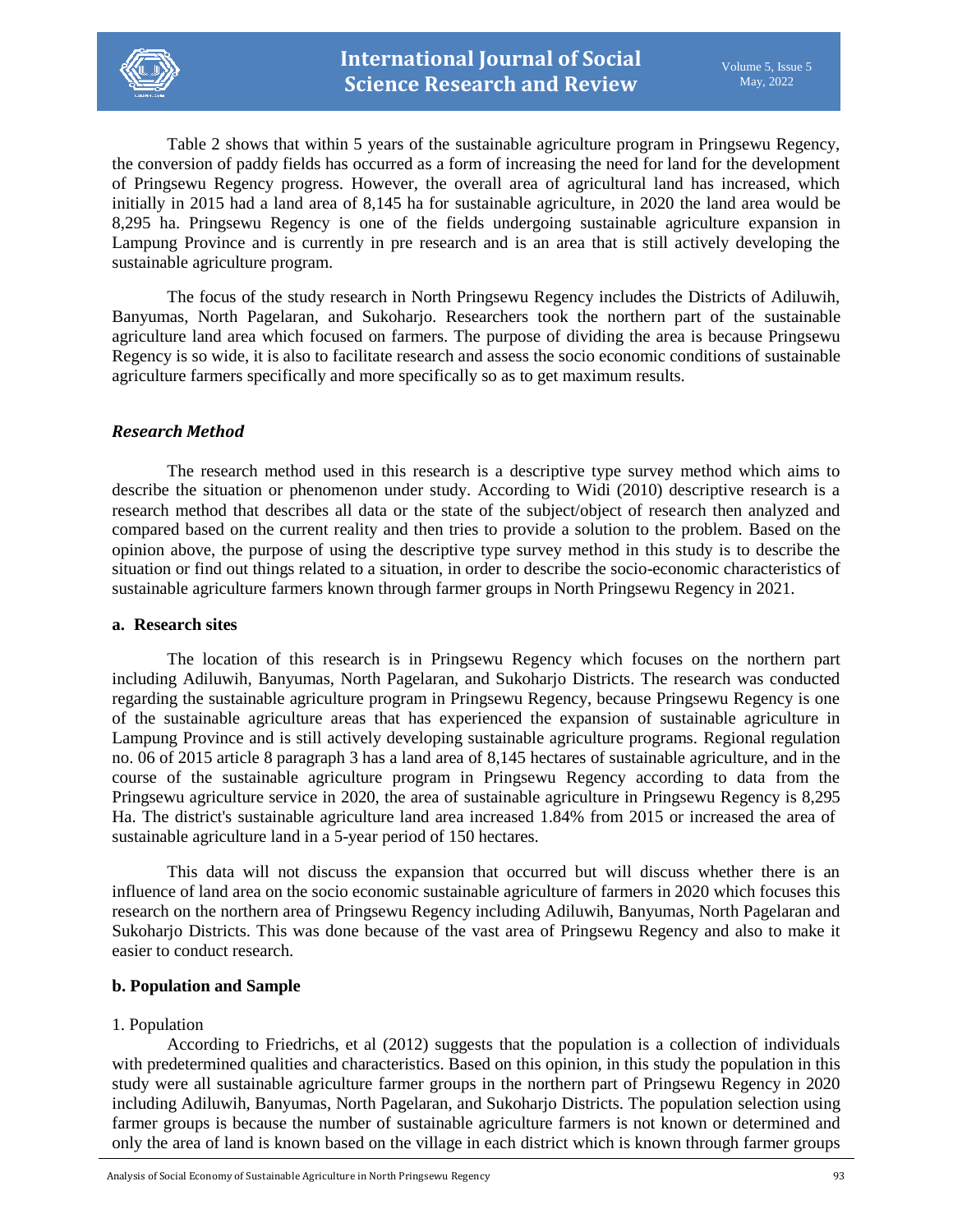

spread across each district in order to find out the distribution or farmer data. Sustainable agriculture as a pilot is located in each farmer group with the stipulation that the sustainable agriculture land area is determined by Pringsewu Regency, which is in Adiluwih, Banyumas, North Pagelaran, and Sukoharjo Districts in Pringsewu Regency.

|       | Table 3. Sustainable Agriculture Farmer Groups in North Pringsewu Regency |                                      |  |
|-------|---------------------------------------------------------------------------|--------------------------------------|--|
| No.   | District                                                                  | Sustainable agriculture Farmer Group |  |
|       | Adiluwih                                                                  | 118                                  |  |
|       | Banyumas                                                                  | 69                                   |  |
| 3.    | Pagelaran Utara                                                           | 57                                   |  |
| 4.    | Sukoharjo                                                                 | 116                                  |  |
| Total |                                                                           | 360                                  |  |
|       |                                                                           |                                      |  |

Source: Pringsewu Agriculture Service in 2020.

Table 3 shows that the overall farmer group is 360, with details that Adiluwih and Sukoharjo Districts have the most farmer groups compared to the other 2 districts. This means that the land area in the two districts is wider than the Banyumas and North Pagelaran Districts.

### 2. Sample

According to Withrow & Alter (2011), the sample is part or representative of the population being studied. If the subject is more than 100 then the sample is taken as much as (25%) of the population, this is in accordance with the opinion of Arikunto (2002), which states that if the subject is less than 100, it is better to take all so that the research is a research study. The next population if the number of subjects is large can be taken between 10-15% or 20-25% or more. Furthermore, random sampling technique or representative of the population is carried out, and the method of determining the sample is by using a lottery. Due to the homogeneity of the population, the size of the population, limited time and the ability of researchers, the sample was taken from 10-15% of the total sustainable agriculture farmer groups in Pringsewu Regency in the north by proportional random sampling technique. Based on the total population of 360 farmer groups taken is 10% of the total population, then  $10\%$  x  $360 = 36$  sustainable agriculture farmer groups. So for the number of samples, namely 36 sustainable agriculture farmer groups, 1 representative in each farmer group as a sustainable agriculture pilot with a stipulation that has an area of sustainable agriculture land set by Pringsewu Regency spread over 4 Pringsewu regencies in the north including Adiluwih, Banyumas, North Pagelaran and Sukoharjo. The number of samples of sustainable agriculture farmer groups spread over 4 Pringsewu Districts covering Adiluwih, Banyumas, North Pagelaran and Sukoharjo Districts can be seen in table 4.

|     | Table 4. Sustainable Agriculture Farmer Groups in North Pringsewu Regency                                                                                                                                                                                                                                                        |                               |                                      |  |  |
|-----|----------------------------------------------------------------------------------------------------------------------------------------------------------------------------------------------------------------------------------------------------------------------------------------------------------------------------------|-------------------------------|--------------------------------------|--|--|
| No. | District                                                                                                                                                                                                                                                                                                                         | Total Sustainable agriculture | <b>Reserach Sample</b>               |  |  |
|     |                                                                                                                                                                                                                                                                                                                                  | Farmer Group                  | (Proportional RandomSampling 10-15%) |  |  |
|     | Adiluwih                                                                                                                                                                                                                                                                                                                         | 118                           |                                      |  |  |
|     | <b>Banyumas</b>                                                                                                                                                                                                                                                                                                                  | 69                            |                                      |  |  |
|     | Pagelaran Utara                                                                                                                                                                                                                                                                                                                  | 57                            |                                      |  |  |
|     | Sukoharjo                                                                                                                                                                                                                                                                                                                        | 116                           | 12                                   |  |  |
|     | Total                                                                                                                                                                                                                                                                                                                            | 360                           | 36                                   |  |  |
|     | $\alpha$ $\mathbf{D}$ $\mathbf{A}$ $\mathbf{A}$ $\mathbf{A}$ $\mathbf{A}$ $\mathbf{A}$ $\mathbf{A}$ $\mathbf{A}$ $\mathbf{A}$ $\mathbf{A}$ $\mathbf{A}$ $\mathbf{A}$ $\mathbf{A}$ $\mathbf{A}$ $\mathbf{A}$ $\mathbf{A}$ $\mathbf{A}$ $\mathbf{A}$ $\mathbf{A}$ $\mathbf{A}$ $\mathbf{A}$ $\mathbf{A}$ $\mathbf{A}$ $\mathbf{A}$ |                               |                                      |  |  |

Source: Pringsewu Agriculture Service, 2020.

Table 4 shows that proportional sampling means sampling by taking into account the population distribution of each region. This technique is used because the number of samples in each region is different, so that a representative sample can be obtained with the number of subjects in each region. While the random sampling technique means that the sample is given the same opportunity to be selected for each individual or unit in the entire population.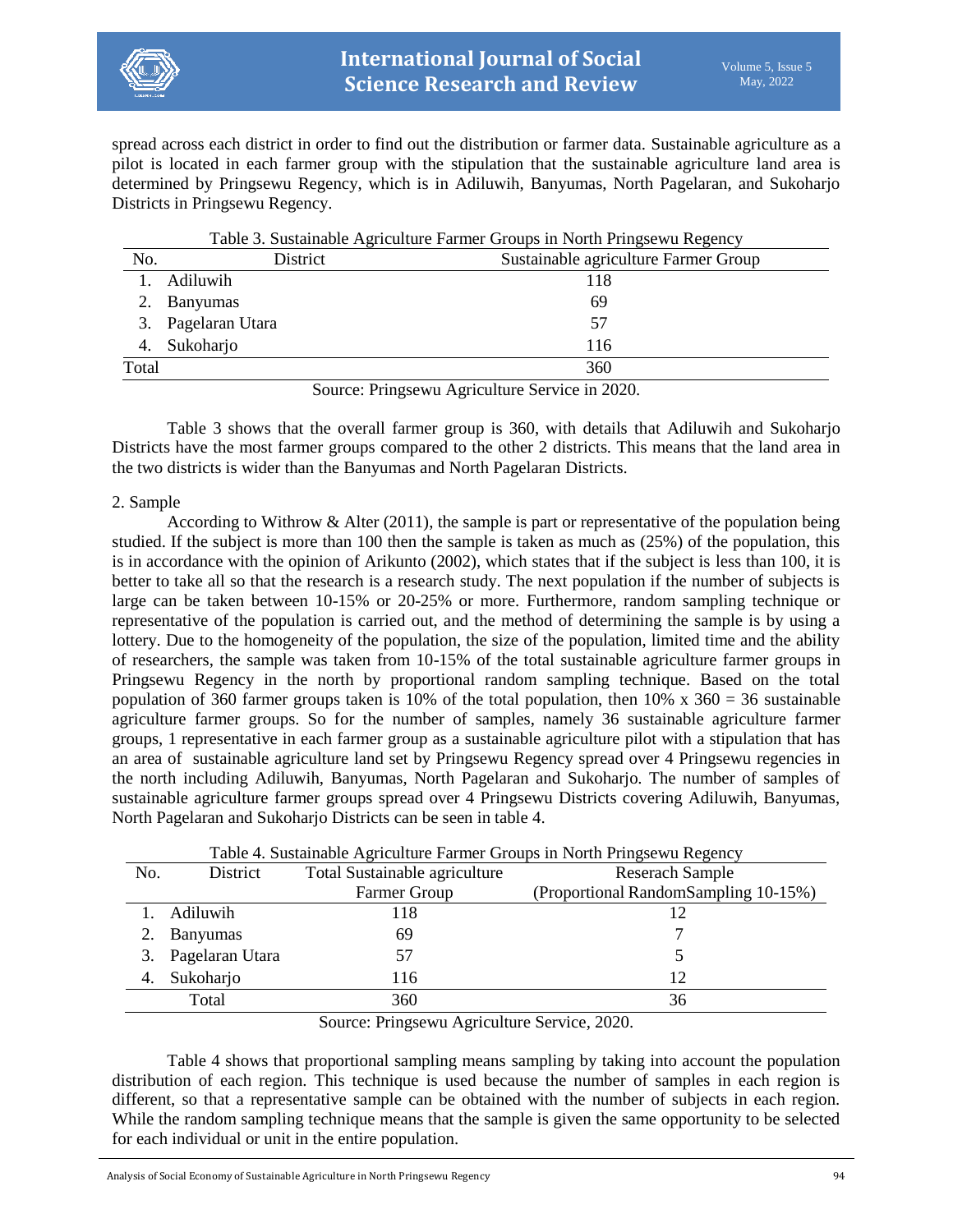

# **c. Research Variables**

According to Apuke (2017) variables are everything in any form that is determined by the researcher to be studied so that information is obtained about it, then conclusions are drawn. The variables of this research are the socio economic of sustainable agriculture in the southern part of Pringsewu Regency which include:

- 1. Education level
- 2. Income level
- 3. Number of family members
- 4. Agricultural land area
- 5. Home ownership status
- 6. Age

### **d. Definition of Operational Variables**

The operational definition is a definition based on the observed properties of the thing defined (Huppert & So, 2013). To facilitate measurements in the field, the concepts in this study can be operationalized, namely:

1. Education Level of sustainable agriculture Farmers

The level of education in this study is the formal education achieved by Farmers, with the following provisions:

- 1) Basic Education
- 2) Secondary Education
- 3) Higher Education
- 2. Income Level of Farmers

The income level of sustainable agriculture farmers in this study is the total income from agricultural products to fulfill basic needs in each harvest time (Dogliotti, et al., 2014) in the northern part of Pringsewu Regency, based on the money earned from sales which will later become the income of farmers, which will be used for meet the basic needs of farming families (Galt, 2013). The income of Farmers in this study is grouped into two, namely:

- 1) Income below the average, if the income per harvest is below the average.
- 2) Income above or equal to the average, if the income at each harvest is obtained above or equal to the average.

### 3.Number of Children of Farmers

The number of children of farmers referred to in this study is the number of children of Farmers. The classification criteria are:

- 1) Few if the number of children < 3 people
- 2) Many if the number of children 3 people.

### 4.Farmer's Land Area

The area of land referred to in this study is the entire agricultural land owned by the farmer, which has economic value to meet the needs of his family's life, in one-hectare unit per year. The area of sustainable agricultural land in this study is grouped into three, namely:

- 1) Narrow arable land, which is an area of less than 0.5 hectares
- 2) Medium arable land, which is an area of 0.5 to 2 hectares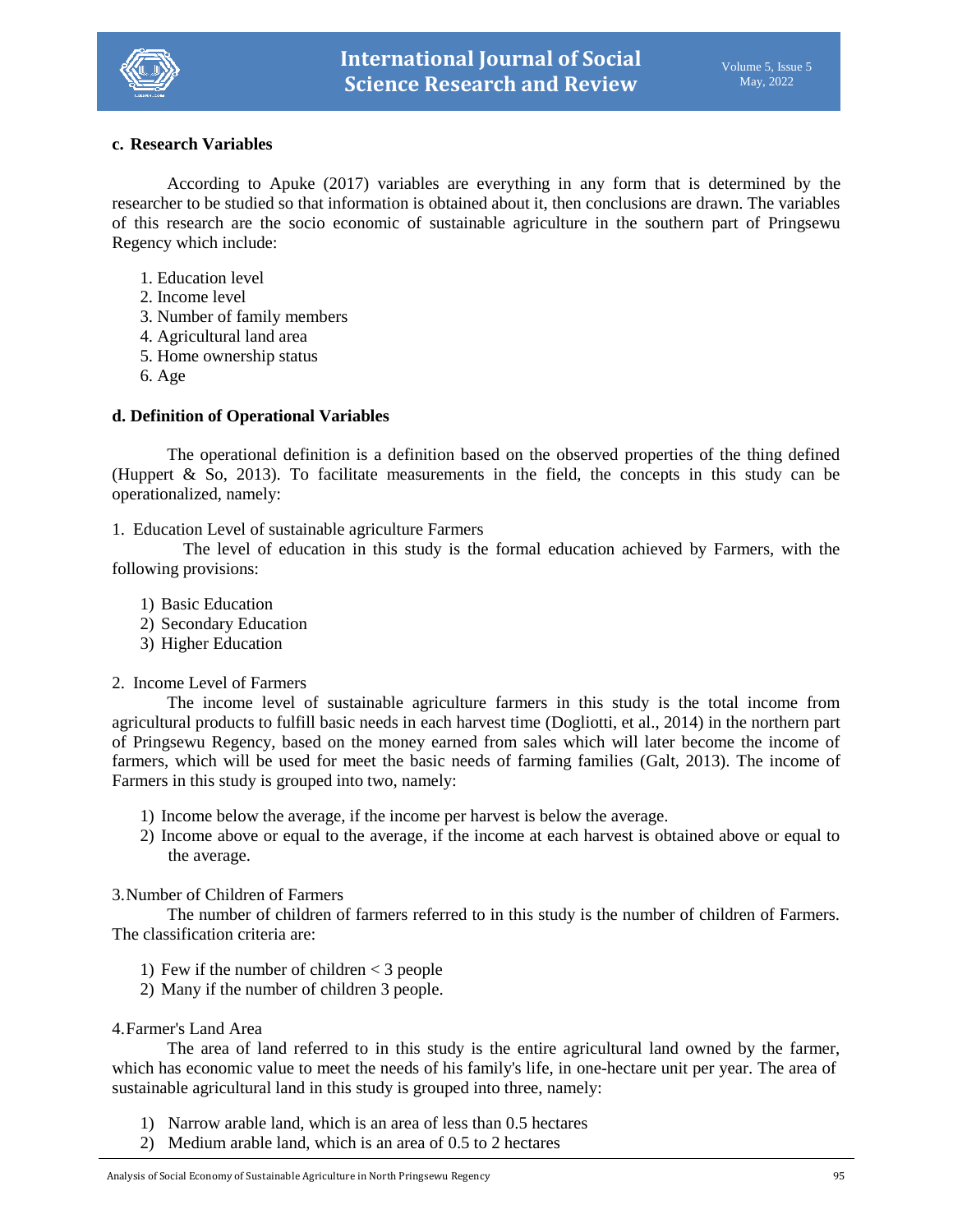

3) Extensive arable land, namely land with an area of more than 2 hectares.

### 5.Farmhouse Ownership Status

The status of home ownership in this study is the status of home ownership that is inhabited or occupied by farmers (Lemanski, 2011). house ownership status is categorized as follows:

- 1) Own property, namely a residence that actually belongs to the head of the household or one member of the household.
- 2) Contract, which is a residence rented by the head of the household or one of the households for a period of one or two years.
- 3) The house belongs to the parents/family, if the residence is not owned by themselves but belongs to the parents/family and does not issue any payment to occupy the residence

### 6. Age of Farmers

The age referred to in this study is the age of farmers who manage agricultural land. In this study, the age of farmers was categorized as follows:

- 1) Productive group: 15-64 years old
- 2) Unproductive group:  $> 65$  years and over

### **e.Data Collection Techniques**

According to Moser & Korstjens (2018) data collection techniques are the methods used by researchers to collect research data from data sources (subjects and research samples). The data collection techniques in this study are as follows:

### 1.Observation

Observation is a method or technique of collecting data either directly or indirectly on the object of research. Observations in this study were carried out by direct observations in the field to obtain information such as place (space), events or events, sources or respondents and time. The data collected in this observation aims to find out directly about the socio-economic characteristics of farmers on sustainable agriculture starting from social conditions and economic conditions.

#### 2.Interview

According to Nasution interview is a form of verbal communication. So, a kind of conversation that aims to obtain information. Interview is a method of collecting data by means of question and answer which is done systematically and based on research objectives. Interviews were divided into three, namely: structured interviews, unstructured interviews and mixed interviews. In this study, the researcher used a structured interview technique, namely interviews conducted by compiling a list of questions beforehand with the intention that data collection could be directed to the research objectives. This structured interview technique was used to obtain primary data, the primary data referred to here is education level data, income level, number of family members, and area of agricultural land obtained directly by researchers from field interviews.

### 3.Documentation

Documentation technique is a technique to complete data in order to analyze the problem that we are researching. We need information from documents that have to do with the object being studied. According to Moser & Korstjens (2018), documentation is one way to collect research data. The technical implementation of data collection with this method is that the researcher collects existing documents, then the data is obtained based on the document.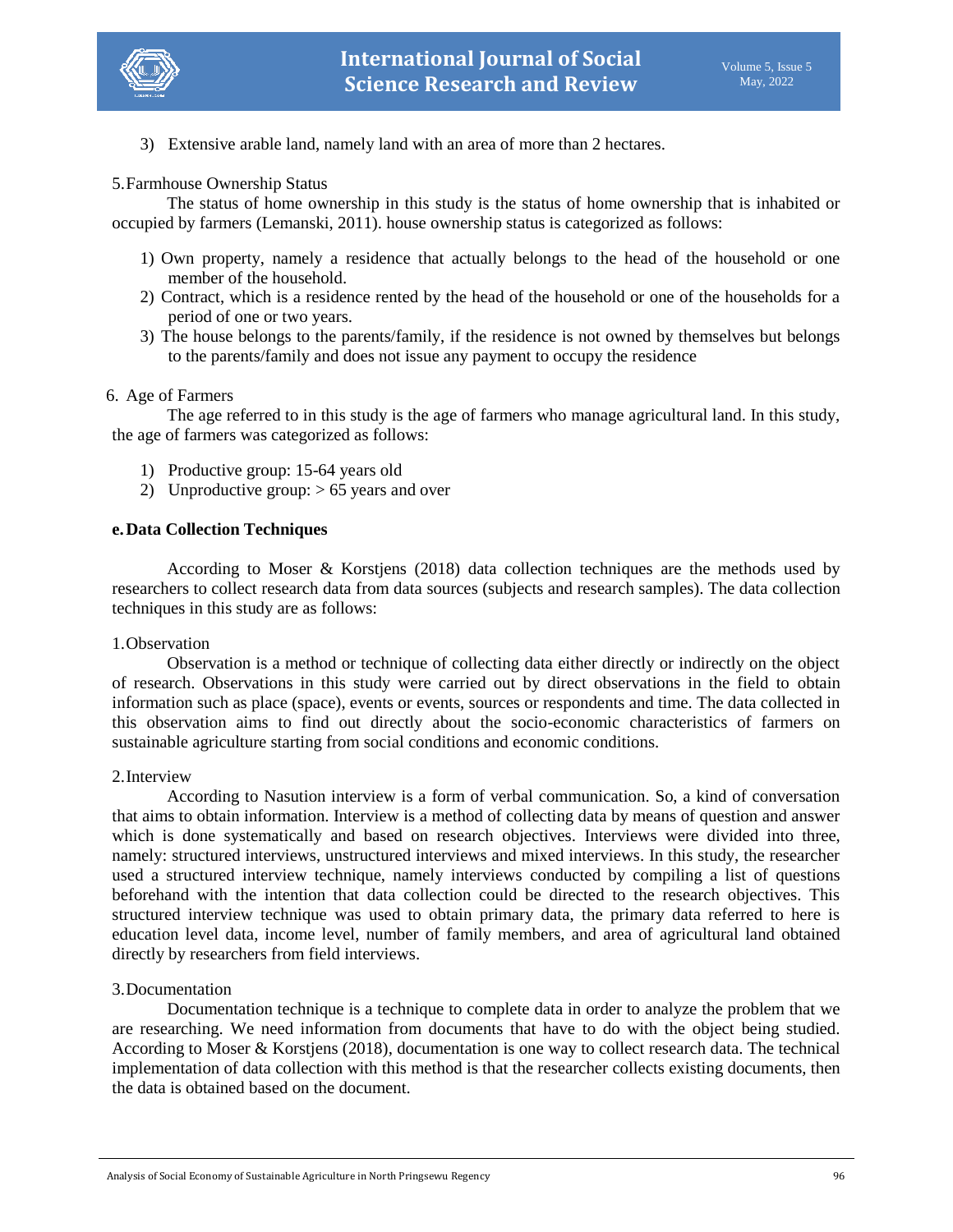

# **f. Data analysis technique**

Data analysis is the process of systematically searching and compiling data obtained from interviews, field notes, and documentation by organizing data into categories, breaking them down into units, synthesizing them, arranging them into patterns, choosing which ones are important and what will be studied, and make conclusions so that they are easy to understand (Sugiyono, 2010). Data analysis is a series of activities for reviewing, grouping, systematizing, interpreting and verifying data so that a phenomenon has social, academic and scientific value. The data analysis technique used in this research is spatial or spatial approach, where the form of analysis is in the form of a thematic map that describes the distribution being analyzed. Spatial approach (Spatial Approach) is an analysis that pays attention to the factors that influence the location of an activity. According to Liu, et al (2014), spatial analysis is an analysis by linking location, distribution (spread), diffusion, and spatial interaction.

Referring to the definition above, the spatial approach is an approach that emphasizes the factors that influence an area or activity. To process the data in this study is to categorize each variable contained in this study and each variable is classified into certain classes, such as high, medium and low, for example to determine the level of income, income that is above the average including high and below average are classified as low class (Slotte, et al., 2010; Thornton, et al, 2012). If using a map, colors can be used as differentiators or the colors on the map are considered to represent certain classes, namely, very high, high, medium and low. For example, red is for high income farmers and green is for low income farmers. In addition to using color, the presentation of data on a map can also use symbols, such as areas, points and lines.

### *Results and Discussion*

Geographically, Pringsewu Regency is located at a position of 104°42'-105°8'BT and between  $5^{\circ}8'$ -6°8'LS. Pringsewu Regency has a land area of 625 km<sup>2</sup>, which is almost entirely in the form of land area. The potential of natural resources owned by Pringsewu Regency is mostly used for agricultural activities. The Pringsewu Regency area in 2013 had nine (9) districts. To see the respective districts and capitals, see table 5.

|     | I able 5. Administration of Pringsewu Regency |                  |
|-----|-----------------------------------------------|------------------|
| No. | District                                      | Capital          |
|     | Pardasuka                                     | Pardasuka        |
| 2   | Ambarawa                                      | Ambarawa         |
| 3   | Pagelaran                                     | <b>Gumuk Mas</b> |
| 4   | Pagelaran Utara                               | Fajar Mulya      |
| 5   | Pringsewu                                     | Pringsewu        |
| 6   | Gadingrejo                                    | Gadingrejo       |
| 7   | Sukoharjo                                     | Sukoharjo        |
| 8   | <b>Banyumas</b>                               | <b>Banyumas</b>  |
| 9   | Adiluwih                                      | Adiluwih         |

# Table 5. Administration of Pringsewu Regency

Source: Pringsewu Agriculture Service, 2020.

The administrative spatial distribution of Pringsewu Regency is as follows:

a.In the north it is bordered by Central Lampung Regency.

- b.To the south, it is bordered by Tanggamus Regency.
- c.In the west it is bordered by Tanggamus Regency.
- d.In the east it is bordered by Pesawaran Regency.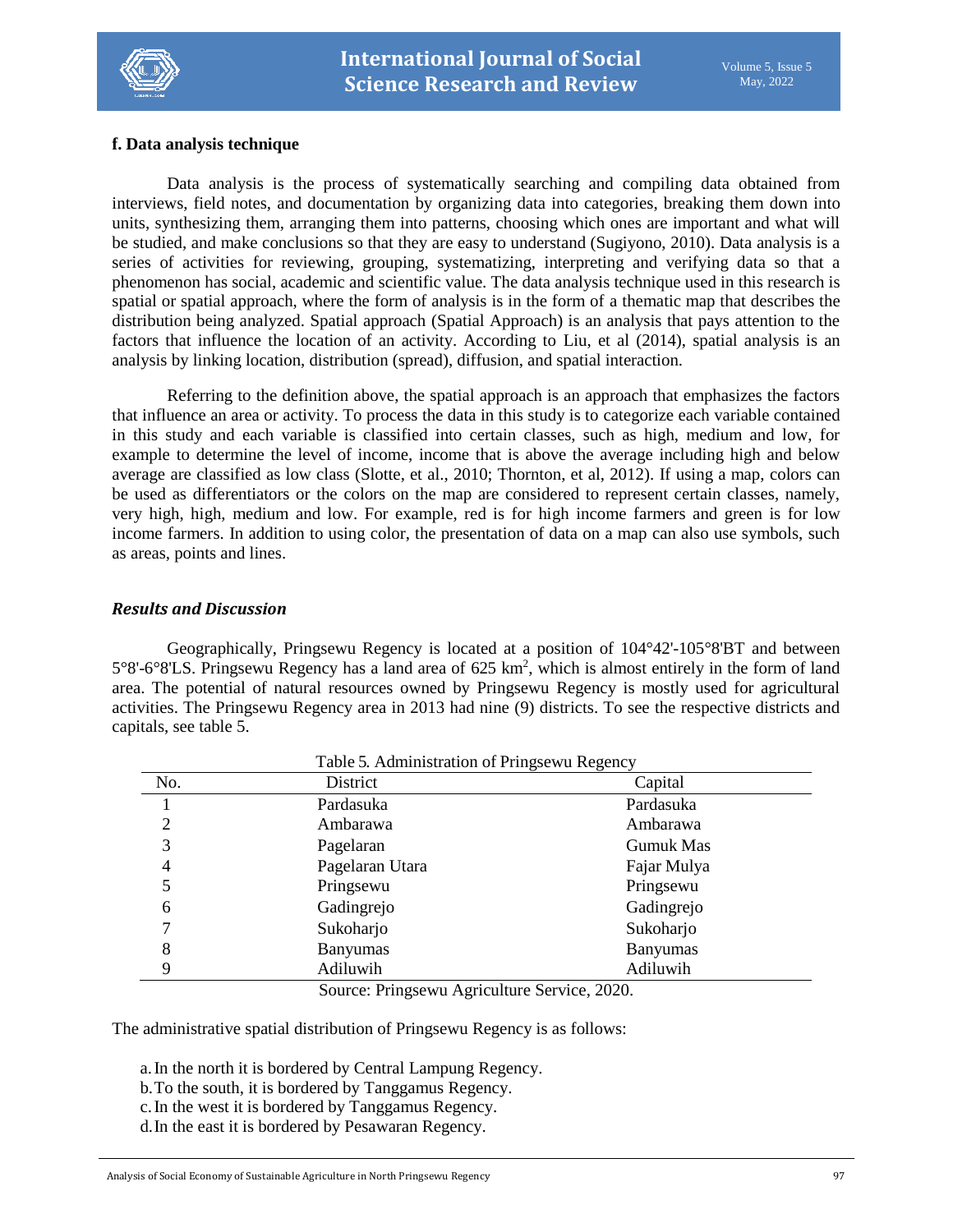

Outcome description of socio economic characteristics of land farmers in North Pringsewu Regency.

# 1) Education

The education referred to in this study is the length of formal education taken by sustainable agriculture farmers, in this case to be clear about the level of formal education that has been taken by farmers can be seen in table 6 and figure 1.

| No. | <b>Level Education Farmers</b> | <b>Total Farmers</b> | $\frac{0}{0}$ |
|-----|--------------------------------|----------------------|---------------|
|     | Basic education                |                      | 63,88%        |
|     | Junior high school             |                      | 36,12%        |
| .,  | Senior high school             |                      | 0%            |
|     | Total                          | 36                   | 100%          |
|     |                                | 0.001                |               |

Table 6. Education of Farmers in North Pringsewu Regency

Source: Data processing result, 2021

Table 6 can be seen that farmers whose last education was at the elementary level or equivalent to elementary school, junior high school were 23 farmers with a percentage of 63.88%, and middle level or equivalent to high school were 13 farmers with a percentage of 36.12%. There are no farmers with a high level of education or equivalent to D1 and S1 graduates with a graduation rate at that stage or with a percentage of 0%.



Figure 1. Farmer's Education Distribution Map

Figure 1 illustrates that most of the farmers in North Pringsewu Regency have the latest education only up to elementary level. Where from the social conditions depicted in the Pringsewu Regency area, the level of education that has been passed based on interviews that have been conducted has a low interest in education and also a number of dropout cases experienced by farmers so that they cannot continue to a higher level due to the family's economic situation. Farmers who are unable to finance to a higher level. Another factor is young marriages carried out by farmers so they cannot continue their education to a higher level (Leavy & Smith, 2010). School infrastructure facilities were also very minimal at that time until now or the number of schools in the northern Pringsewu Regency is still limited where for each level of education there is usually only one school in one district

# 2) Income

The income of farmers is cash receipts from land harvests generated from farming activities in accordance with the prevailing prices in North Pringsewu Regency. The income obtained is in accordance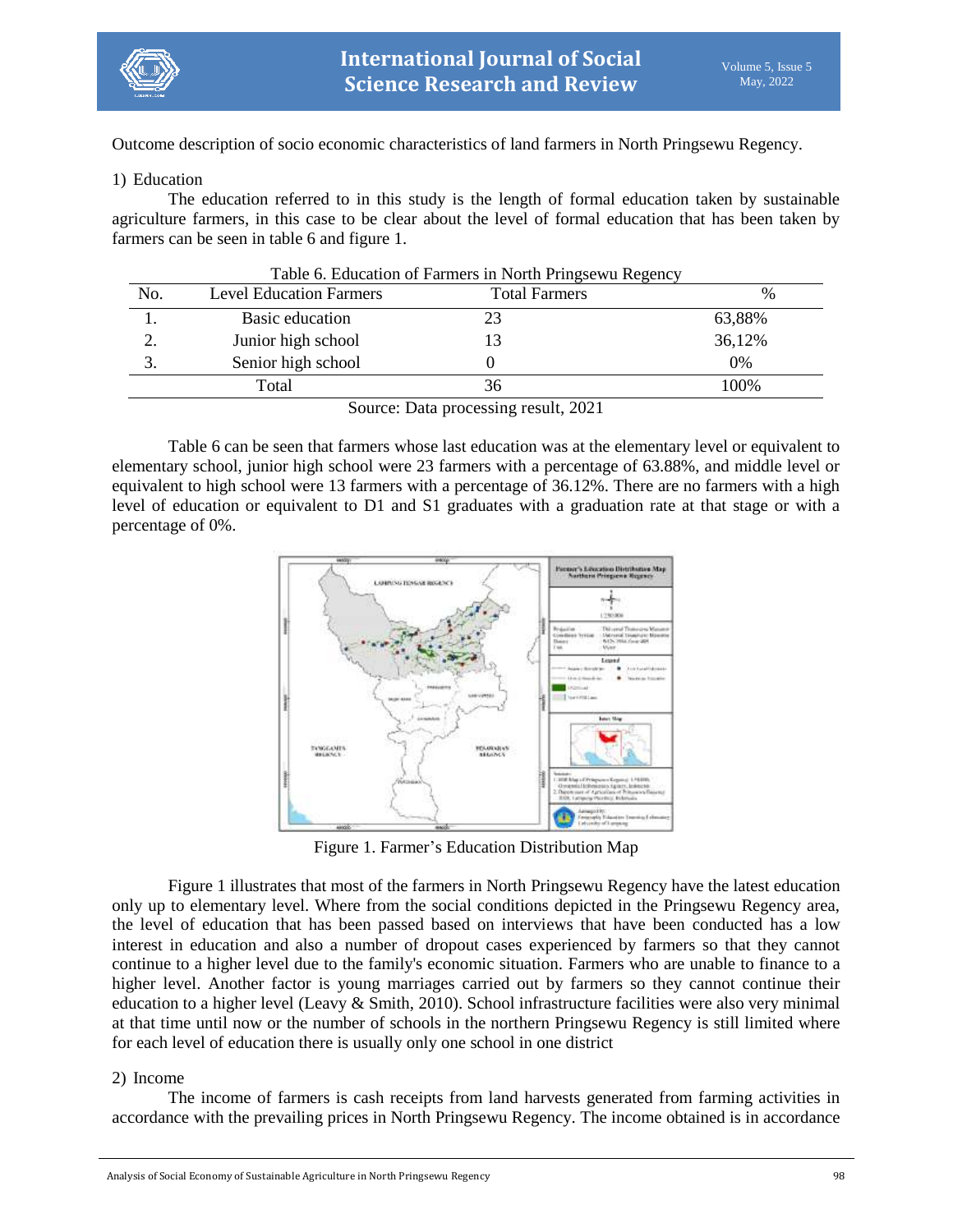

with the results of the land harvest produced every time it is harvested. To find out the distribution of farmers by income level at each harvest, it can be seen in table 7 and figure 2.

| No. | Level Income Farmers | <b>Total Farmers</b> | $\%$   |
|-----|----------------------|----------------------|--------|
|     | Below average        |                      | 63,88% |
|     | Above average        |                      | 36,12% |
|     | Total                | 36                   | 100%   |

Table 7. Farmers' Income in North Pringsewu Regency.

Source: Data processing result, 2021

Table 7 shows that the income of farmers in North Pringsewu Regency has 2 categories, namely above average and below average, where the average income of farmers is Rp. 19,672,000. The income of farmers classified above the average is as many as 13 farmers with a percentage of 36.12%, while the income of farmers who are below the average are 23 farmers with a percentage of 63.88%.



Figure 2. Farmer's Income Distribution Map

Figure 2 shows that the differences in the income of farmers in North Pringsewu Regency are influenced by several factors, for example, the area of land owned by farmers and the irrigation system for paddy fields. In the North Pagelaran area, rice productivity is lower than the other 3 districts, because the irrigation is still using a rainfed rice system which has not used an irrigation system like the other 3 districts that have used an irrigated rice field irrigation system, the water discharge in rice plants is very much needed in the planting process until rice will be harvested to produce good rice productivity in an agricultural system

# 3) Total of children

Total of children is the number who were born alive and are still dependents of the head of the family, the size of the family members affects the dependents in the family, in this case it affects the number of dependents in the farming family. To find out the distribution of farmers in North Pringsewu Regency according to the total of children, see table 8 and figure 3.

|       |    | 33,34% |
|-------|----|--------|
|       | 24 | 66,66% |
| Total | 36 | 100%   |

Table 8. Total of Children of Farmers in North Pringsewu Regency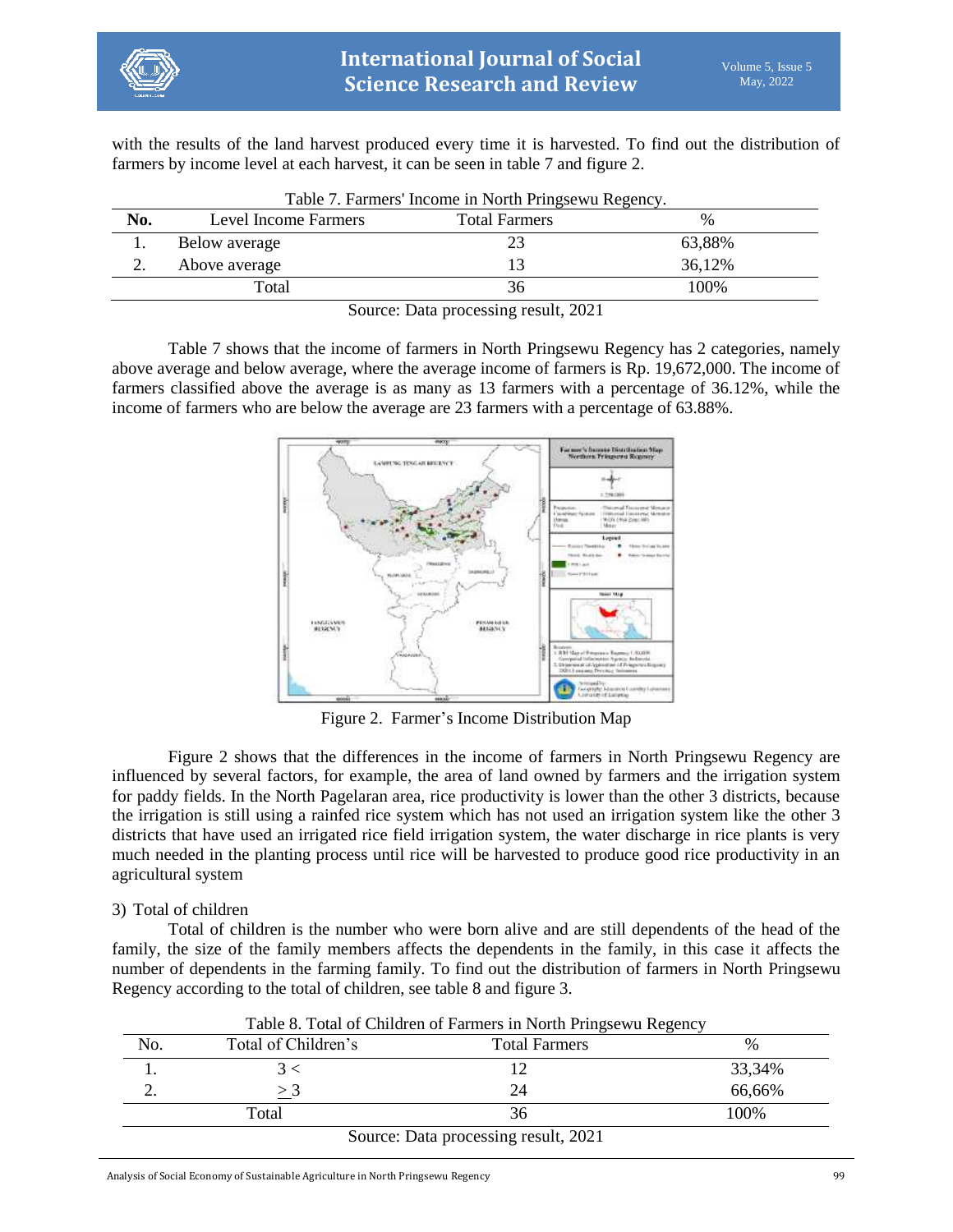

Table 8 can be seen that total of children from farmers in North Pringsewu Regency generally has a very large number of children where the number of children > 3. Farmers who have more than 3 children are 24 with a percentage of 66.66% and those who have children less than 3 amounted to 12 with a percentage of 33.34%.



Figure 3. Farmer's Total of Children Distribution Map

Figure 3 illustrates that Sukoharjo and Adiluwih Districts have more than 3 children, namely 9 farmers and 7 farmers. This shows that the more children farmers have, the greater the number of family dependents experienced by farmers. However, it is also undeniable because the number of children owned by farmers is due to the family planning program that has not been running properly and the myth that many children have a lot of sustenance which is always trusted by the people of Pringsewu Regency which is dominated by the Javanese.

# 4) Land Area

The area of arable land in question is the entire paddy field planted by farmers for one season which is calculated in hectares (ha). The area or narrowness of the land affects the productivity, and the level of farmers' income, the wider the arable land, the greater the probability that the income level will be (Zhu & Luo, 2010). This opinion that the wider the arable land cultivated by farmers, the greater the production that will be produced and the income that will be obtained if accompanied by good processing (Tanaya, 2010). Based on the results of the study, the distribution of arable land owned by farmers can be seen in table 9 and figure 4.

| Table 9. Farmer's Area in North Pringsewu Regency |                         |                             |        |  |
|---------------------------------------------------|-------------------------|-----------------------------|--------|--|
| No                                                | Land Area Farmers (ha)  | <b>Total Farmers</b>        | $\%$   |  |
|                                                   | $0,5 \leq$              |                             | 2,77%  |  |
|                                                   | $0,5-2$                 | 22                          | 61,11% |  |
|                                                   | >2                      | 13                          | 36,12% |  |
|                                                   | Total                   | 36                          | 100\%  |  |
|                                                   | $\sim$<br>$\sim$ $\sim$ | $\sim$ $\sim$ $\sim$ $\sim$ |        |  |

Source: Data processing result, 2021

Table 9 can be seen that the land area has 3 categories, namely between narrow, medium, and wide land areas. The narrow land area in the northern part of Pringsewu Regency with an area of 0.5 < ha is owned by 1 farmer with a percentage of 2.77%, in the medium land area category 0.5-2 ha owned by 22 farmers with a percentage of 61, 11% while the agricultural area with the broad category  $> 2$  ha is owned by 13 farmers with a percentage of 36.12%.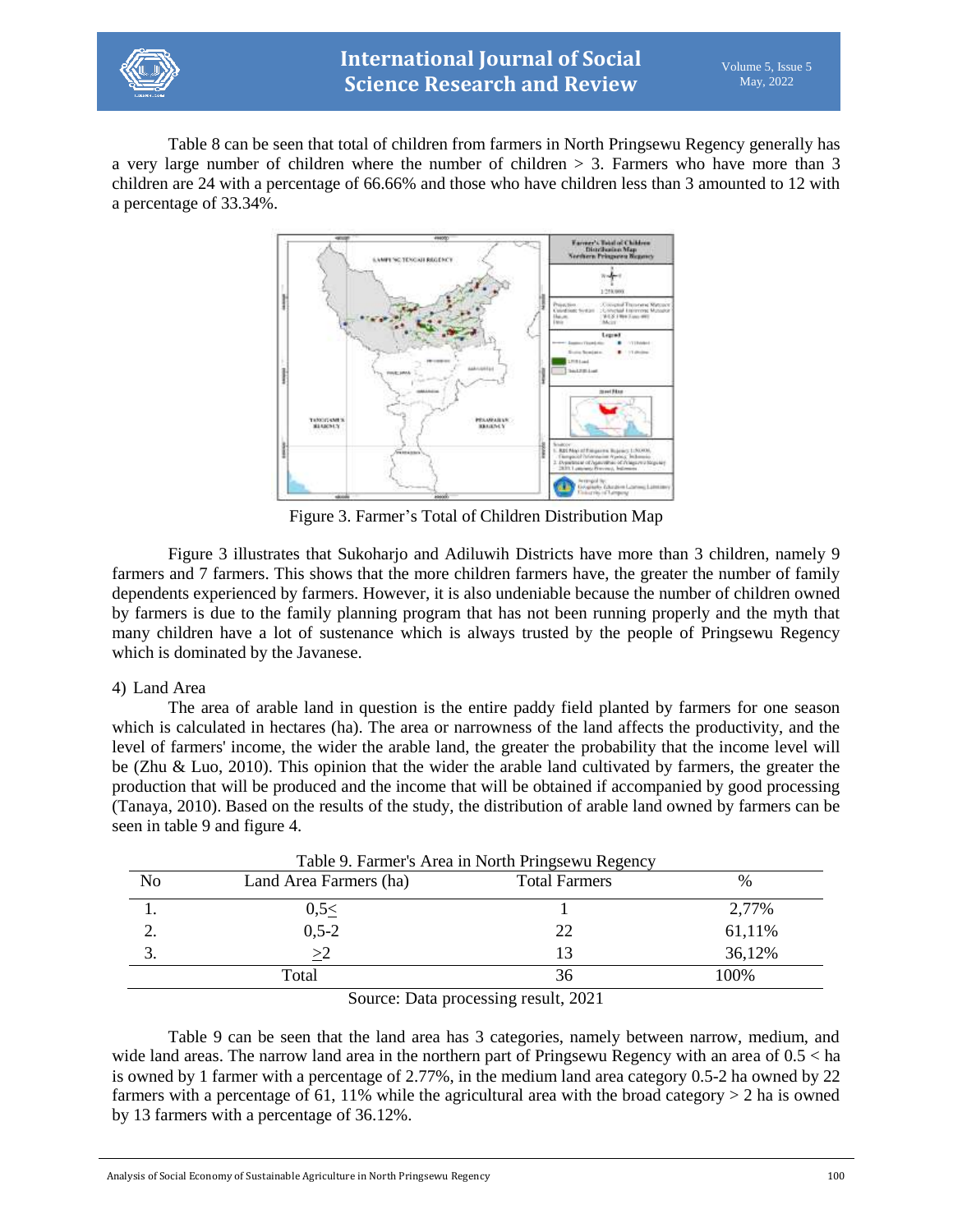



Figure 4. Farmer's Land Area Distribution Map

Figure 4 shows that the area of agricultural land owned by farmers in Pringsewu Regency has a variety of agricultural land areas, where the factors that affect the area of land in Pringsewu Regency include purchasing power to own agricultural land before it is determined to be sustainable agriculture land and someone's interest in work as a farmer. It doesn't stop there, most of the area of agricultural land in North Pringsewu Regency is a legacy from his previous parents. Farmers in Sukoharjo and Adiluwih Districts who have a land area of more than 2 ha have the highest number compared to other districts.

# 5) Home Ownership Status

The houses that are used as residences for farmers certainly have different ownership statuses, from own ownership, rent to even contracts (Wu, 2016). According to the Central Statistics Agency (2021), the ownership status of residential buildings varies. Based on the results of the study, the distribution of home ownership status owned by farmers can be seen in table 10 and Figure 5.

|                |                                | Table 10. Ownership Status of Farmers' Houses in North Pringsewu District |        |  |
|----------------|--------------------------------|---------------------------------------------------------------------------|--------|--|
| N <sub>0</sub> | <b>Ownership Status Houses</b> | <b>Total Farmers</b>                                                      | $\%$   |  |
|                | Self owned                     | 29                                                                        | 80,55% |  |
|                | Parents/Family                 |                                                                           | 19,45% |  |
|                | Rent/contract                  |                                                                           | 0%     |  |
|                | Total                          | 36                                                                        | 100%   |  |
|                | $\sim$<br>$\mathbf{r}$         | 1.0001                                                                    |        |  |

Source: Data processing result, 2021

Table 10 shows that the ownership status of the farmer's house in Pringsewu Regency in the northern part is divided into 3 categories including owned houses, parents/family houses, and rent/contracts. Ownership of farmers' houses with self-owned status amounted to 29 farmers with a percentage of 80.55%, while the ownership status of parents' houses amounted to 7 farmers with a percentage of 19.45%. In the ownership status of rental/contract houses, the number of farmers is 0% where almost every farmer in North Pringsewu Regency already owns a house or lives permanently in the house of their parents/family houses.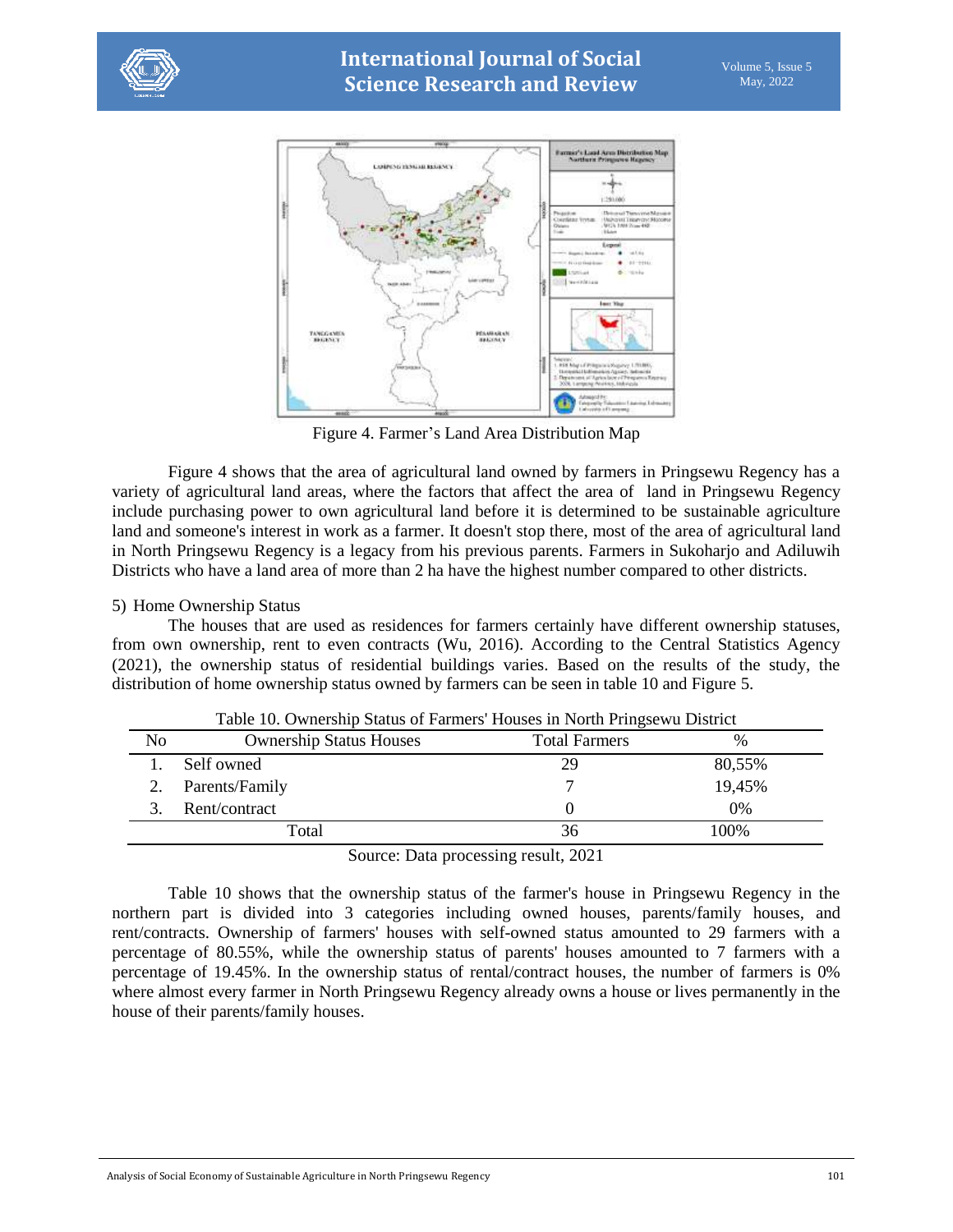



Figure 5. Farmer's Home Ownership Distribution Map

Figure 5 that farmers in North Pringsewu Regency are natives or born in Pringsewu Regency in the north, therefore almost all farmers already have a house or live in their parents' house in their daily lives, regardless of this. Agriculture in Pringsewu Regency has been running for a very long time which makes the business in the field of agriculture a hereditary legacy that continues in each generation because if it is managed properly the results are quite large and can meet the needs of daily life, especially now it has become a sustainable agriculture (Koohafkan & Altieri, 2011). which has been fully considered by the government through the sustainable agriculture program. At first the agricultural sector was always underestimated or a profession that was less promising, but over time the national food reserves for the State of Indonesia were difficult to fulfill, this was due to the declining harvest yields and the declining selling price of rice harvest accompanied by the cost of fertilizer, rice seeds, and agricultural maintenance costs whose prices continue to soar and do not match the yields obtained. Therefore, many farmers have converted their agricultural land to other uses that are more promising or have higher economic value before the issuance of the program.

# 6. Age

Age determines the physical ability of farmers in processing their farming business and other additional work efforts. The older the farmer, the relatively lower his working ability (Grande, 2011). Mantra (2000) suggests that age can be grouped into two, namely: productive age (15-64 years and unproductive age 65 years and over). Based on the results of the study, the age distribution of farmers in Pringsewu Regency in the north can be seen in table 11 and figure 6.

| No. | Age Farmers             | <b>Total Farmers</b>               | $\frac{0}{0}$ |
|-----|-------------------------|------------------------------------|---------------|
|     | Produktif $(15-64)$     | 32                                 | 88,88%        |
|     | Tidak Profuktif $(>65)$ |                                    | 11,12%        |
|     | Total                   | 36                                 | 100%          |
|     |                         | 1.0001<br>$\sim$<br>$\mathbf{r}$ . |               |

Table 11. Age of Farmers in North Pringsewu Regency.

Source: Data processing result, 2021

Table 11 shows that the age of farmers in Pringsewu Regency in the north is very diverse. In this study, they were categorized into two, namely productive age  $(15-64 \text{ years})$  and unproductive age ( $> 65$ ) years). The productive age category in farmers in Pringsewu Regency in the north is 32 farmers with a percentage of 88.88%, while the unproductive age is 4 farmers with a percentage of 11.12%.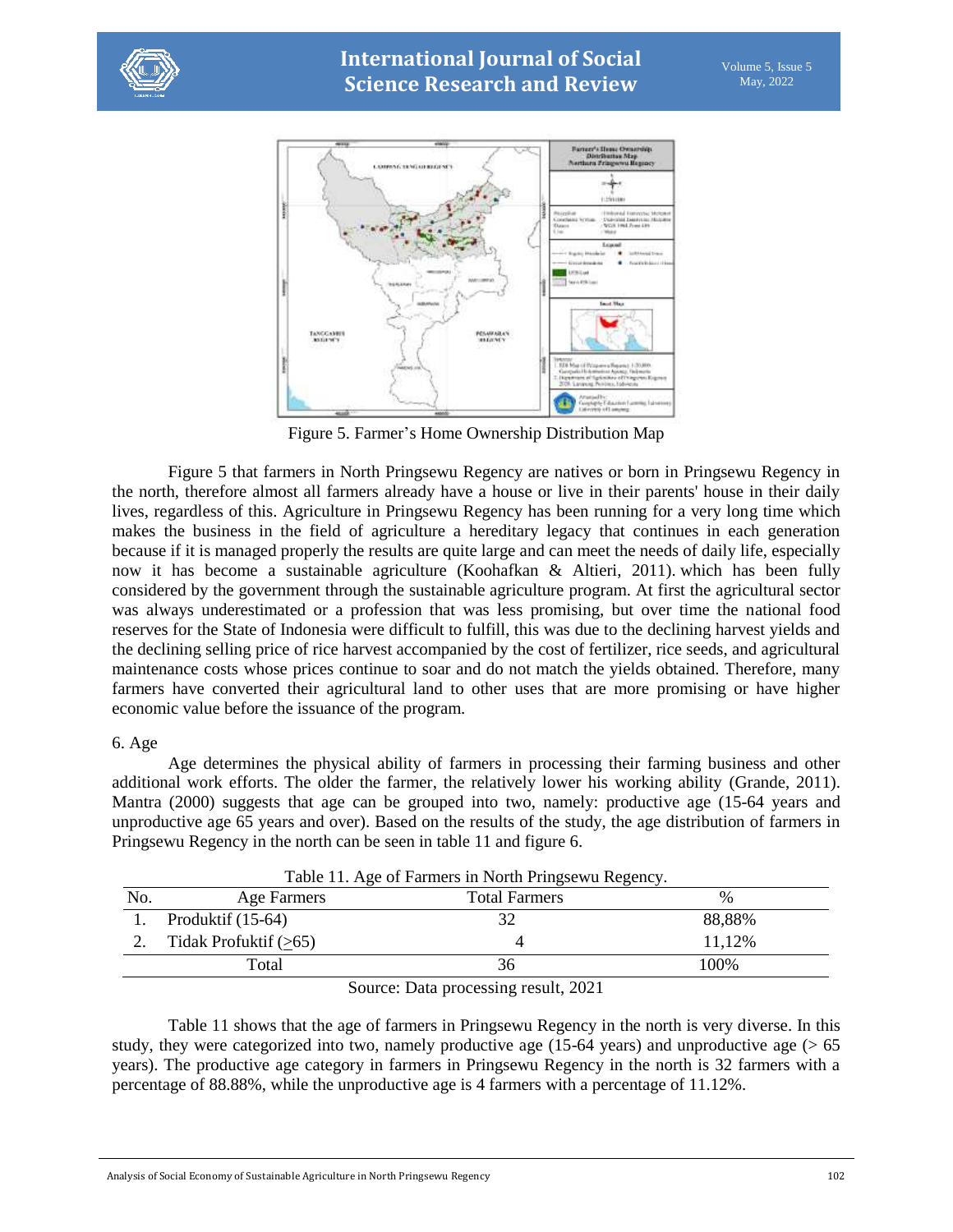



Figure 6. Farmer's Age Distribution Map

Figure 6 that productive age in every field of work is really needed, because a person's ability and performance in carrying out a work activity is still qualified, namely in terms of physical, mental and understanding in carrying out an activity. Later, from the productive age, they can get good and maximum results in an activity. Agriculture is no exception, for example in terms of agricultural management. Farmers of productive age are still able to carry out agricultural activities and go directly to agricultural land to see agricultural land and developments that occur on agricultural land while farmers are of unproductive age, farmers are usually unable to go down directly to see developments that occur in the land (Lovell; Gordon, et al., 2010) agriculture, and employing someone to manage and maintain agricultural land so that the farming process runs well.

# *Conclusions*

Based on the data obtained from the results of the analysis of the socio economic characteristics of farmers in North Pringsewu Regency and a description of the discussion, then arranged into a simple percentage distribution and then analyzed descriptively, the research can be concluded as follows.

- 1.A total of 23 (63.88%) farmers in North Pringsewu Regency are classified as having a basic education level (SD and SMP).
- 2.As many as 23 (63.88%) farmers in North Pringsewu Regency have income below the average (Rp. 19,672,000) at each harvest.
- 3.A total of 24 (66.66%) farmers in North Pringsewu Regency part have a large number of children (> 3 children).
- 4.A total of 22 (61.11%) farmers in North Pringsewu Regency part have a land area that is classified as moderate (0.5-2Ha).
- 5.A total of 29 (80.55%) farmers in North Pringsewu Regency part already have their own houses.
- 6.A total of 32 (88.88%) farmers in North Pringsewu Regency are of productive age.

# *References*

Alam, G. M., Hoque, K. E., Khalifa, M. T. B., Siraj, S. B., & Ghani, M. F. B. A. (2009). The role of agriculture education and training on agriculture economics and national development of Bangladesh. *African Journal of Agricultural Research*, *4*(12), 1334-1350.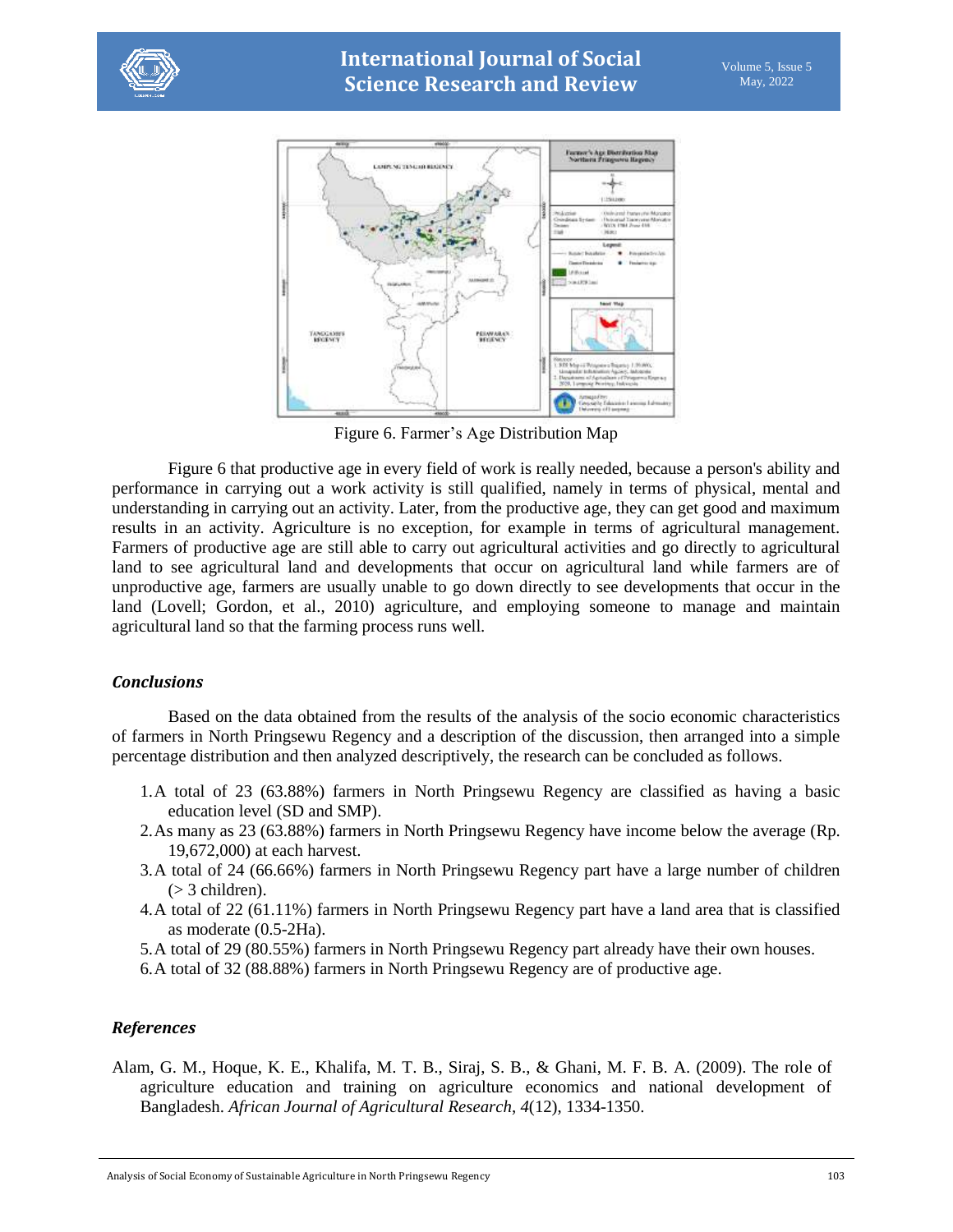

- Amiruddin, S. (2021). The Utilization Of Melinjo Seeds As A Raw Material For Kripik Emping To Encourage Creative Economic Independence Of Rural Communities In Banten Province, Indonesia. *NVEO-Natural Volatiles & Essential Oils*, *8*(4), 5865-5876.
- Apuke, O. D. (2017). Quantitative research methods: A synopsis approach. *Kuwait Chapter of Arabian Journal of Business and Management Review*, *33*(5471), 1-8.
- Arikunto, Suharsimi. 2002. *Prosedur Penelitian Suatu Pendekatan Praktek*. Jakarta: PT. Rineka Cipta.
- Badan Pusat Statistik Kabupaten Pringsewu 2021. Penduduk Yang Bekerja Menurut Lapangan Pekerjaan Di Kabupaten Pringsewu.
- https://pringsewukab.bps.go.id/indicator/6/260/1/penduduk-yang- bekerja-menurut-lapangan-pekerjaandi-kabupaten-pringsewu. Pringsewu. Diakses pada tanggal 1 April 2021 Pukul 24.00 WIB.
- Badan Pusat Statistik Provinsi Lampung. 2021. Luas Panen dan Produksi Padi. Provinsi Lampung. Lampung
- Dogliotti, S., García, M. C., Peluffo, S., Dieste, J. P., Pedemonte, A. J., Bacigalupe, G. F., ... & Rossing, W. A. H. (2014). Co-innovation of family farm systems: A systems approach to sustainable agriculture. *Agricultural Systems*, *126*, 76-86.
- Friedrichs, K. R., Harr, K. E., Freeman, K. P., Szladovits, B., Walton, R. M., Barnhart, K. F., & Blanco‐Chavez, J. (2012). ASVCP reference interval guidelines: determination of de novo reference intervals in veterinary species and other related topics. *Veterinary clinical pathology*, *41*(4), 441- 453.
- Galt, R. E. (2013). The moral economy is a double-edged sword: Explaining farmers' earnings and selfexploitation in community-supported agriculture. *Economic Geography*, *89*(4), 341-365.
- Gordon, L. J., Finlayson, C. M., & Falkenmark, M. (2010). Managing water in agriculture for food production and other ecosystem services. *Agricultural Water Management*, *97*(4), 512-519.
- Grande, J. (2011). New venture creation in the farm sector–Critical resources and capabilities. *Journal of Rural Studies*, *27*(2), 220-233.
- Huppert, F. A., & So, T. T. (2013). Flourishing across Europe: Application of a new conceptual framework for defining well-being. *Social indicators research*, *110*(3), 837-861.
- Koohafkan, P., & Altieri, M. A. (2011). *Globally important agricultural heritage systems: a legacy for the future*. Rome: Food and Agriculture Organization of the United Nations.
- Leavy, J., & Smith, S. (2010). Future farmers: Youth aspirations, expectations and life choices. *Future Agricultures Discussion Paper*, *13*, 1-15.
- Lemanski, C. (2011). Moving up the ladder or stuck on the bottom rung? Homeownership as a solution to poverty in urban South Africa. *International Journal of Urban and Regional Research*, *35*(1), 57- 77.
- Liu, Y., Sui, Z., Kang, C., & Gao, Y. (2014). Uncovering patterns of inter-urban trip and spatial interaction from social media check-in data. *PloS one*, *9*(1), e86026.
- Lovell, S. T. (2010). Multifunctional urban agriculture for sustainable land use planning in the United States. *Sustainability*, *2*(8), 2499-2522.